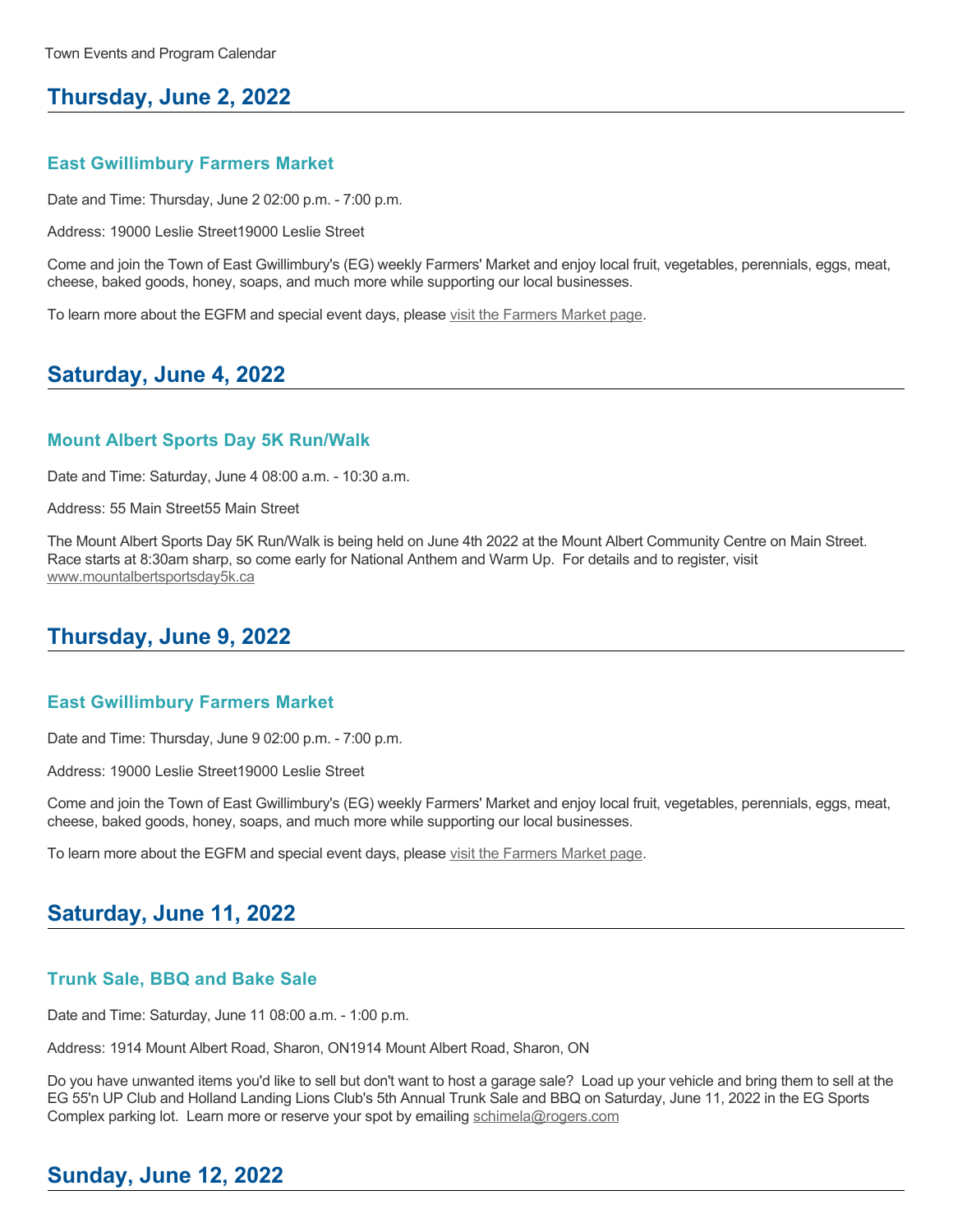### **Pride Sidewalk Chalk - Holland Landing**

Date and Time: Sunday, June 12 03:00 p.m.

Address: 19513 Yonge St, Holland Landing19513 Yonge St, Holland Landing

In support of the sidewalk chalk initiative, on June 12, the Diversity and Inclusion Advisory Committee of Council is hosting a sidewalk chalk event at the Holland Landing Community Centre at 3 p.m. #EGPride

### **Pride Sidewalk Chalk - Mount Albert**

Date and Time: Sunday, June 12 05:00 p.m.

Address: 53 Main St, Mount Albert53 Main St, Mount Albert

In support of the sidewalk chalk initiative, on June 12, the Diversity and Inclusion Advisory Committee of Council is hosting sidewalk chalk event at the Mount Albert Community Centre at 5 p.m.

# **Monday, June 13, 2022**

### **Ridge View Park and Vista Hills Park Grand Opening**

Date and Time: Monday, June 13 05:00 p.m. - 6:00 p.m.

Address: 126 Dogwood Boulevard Holland Landing West126 Dogwood Boulevard Holland Landing West

Join our Summer of Parks celebration for TWO park openings on Monday, June 13, at 5 p.m. Celebrating the Ridge View Park and Vista Hills Park grand openings! Meet us at 126 Dogwood Boulevard, Holland Landing West.

## **Wednesday, June 15, 2022**

#### **Mount Albert Downtown Revitalization Project Open House**

Date and Time: Wednesday, June 15 04:00 p.m. - 8:00 p.m.

Address: Mount Albert Community CentreMount Albert Community Centre

We are transforming Downtown Mount Albert!

We are creatung an acessible, vibrant and inviting streetscape while making the necessary upgrades to municipal infrastructure.

Your voice will help shape the new design. To learn more about the project, [visit the Mount Albert Downtown Revitalization page.](https://www.eastgwillimbury.ca/en/living-in-eg/mount-albert-downtown-revitalization.aspx)

# **Tuesday, June 21, 2022**

### **Signature Planter unveiling at Nokiidaa Trail Head**

Date and Time: Tuesday, June 21 10:00 a.m. - 11:00 a.m.

Address: Nokiidaa Trail Head parking lot (Yonge Street and Mount Albert Road)Nokiidaa Trail Head parking lot (Yonge Street and Mount Albert Road)

Join us on June 21, 2022, National Indigenous Peoples Day, for the unveiling of our signature planter at the Nokiidaa Trail Head! The ribbon-cutting ceremony and unveiling begin at 10 a.m. Meet us in the Yonge Street and Mount Albert Road Parking lot.

### **"All About Clematis: Our Loveliest Vine" with Marion Jarvie:**

Date and Time: Tuesday, June 21 07:00 p.m. - 8:30 p.m.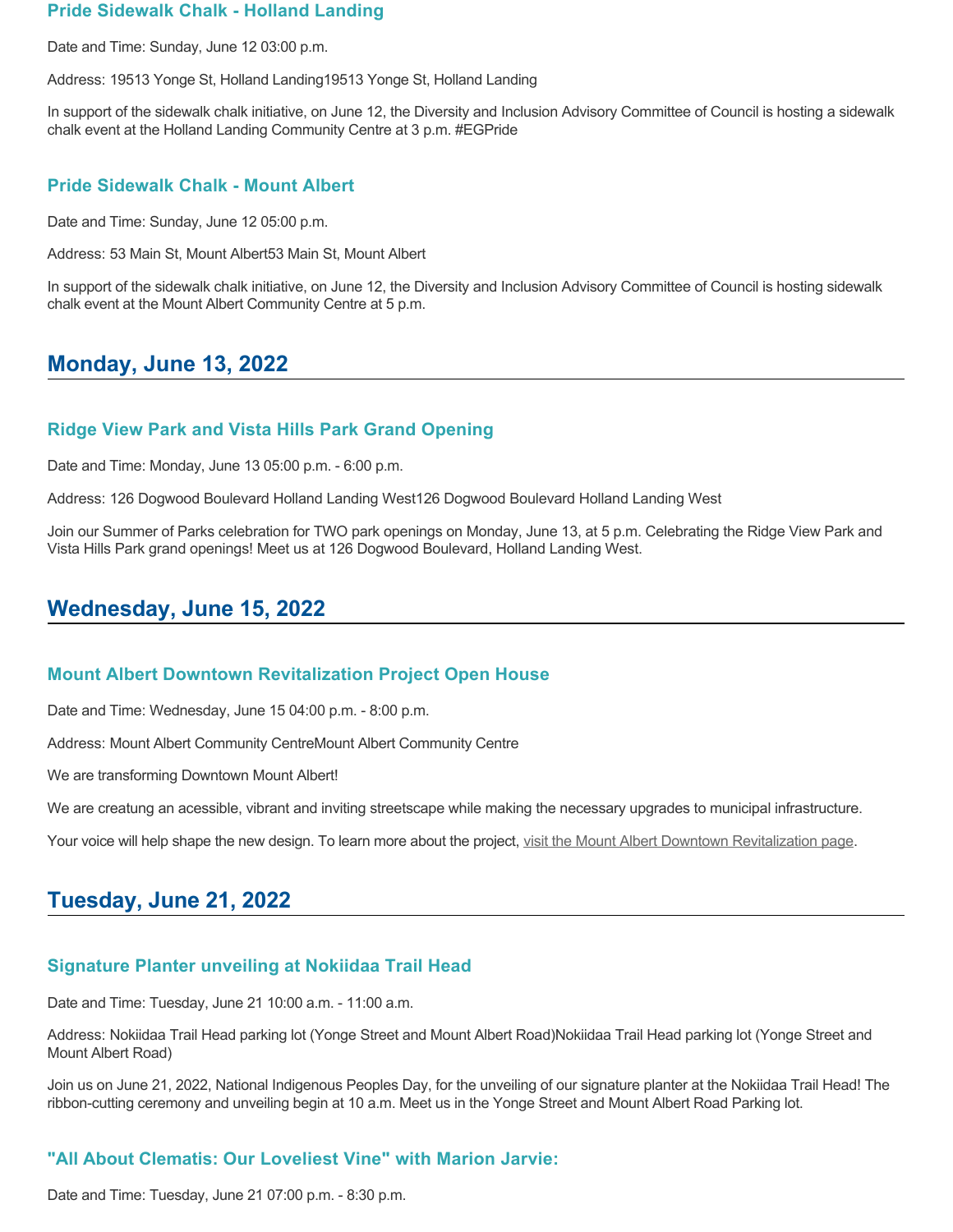Address: Mount Albert Community Centre, 53 Main Street, Mount Albert ONMount Albert Community Centre, 53 Main Street, Mount Albert ON

East Gwillimbury Gardeners meeting, to be held in person and live-streamed. In person, enjoy our members' flower show. Everybody welcome. For a link to the live-stream, [contact the EG Gardeners by email.](mailto:eggardeners@gmail.com)

# **Thursday, June 23, 2022**

### **East Gwillimbury Farmers Market**

Date and Time: Thursday, June 23 02:00 p.m. - 7:00 p.m.

Address: 19000 Leslie Street19000 Leslie Street

Come and join the Town of East Gwillimbury's (EG) weekly Farmers' Market and enjoy local fruit, vegetables, perennials, eggs, meat, cheese, baked goods, honey, soaps, and much more while supporting our local businesses.

To learn more about the EGFM and special event days, please [visit the Farmers Market page.](https://www.eastgwillimbury.ca/en/living-in-eg/farmers_-market.aspx)

## **Friday, June 24, 2022**

### **Community lunch - take-out**

Date and Time: Friday, June 24 11:30 a.m. - 1:30 p.m.

Address: 20453 Leslie Street, Queensville20453 Leslie Street, Queensville

Queensville Holland Landing United Church community lunch is back, by take-out only. Pick up a delicious cold meal of ham, salads, dessert and a dinner roll for \$10 per person. Meals need to be ordered ahead so call 905-478-8450 before June 20.

# **Tuesday, June 28, 2022**

### **Virtual Joint Fire Assessment Public Information Session**

Date and Time: Tuesday, June 28 07:00 p.m. - 8:30 p.m.

Address: Virtual Meeting (Microsoft Teams)Virtual Meeting (Microsoft Teams)

Join the Town of East Gwillimbury for a joint fire services assessment Public Information Centre (PIC) on Tuesday, June 28, from 7 to 8:30 p.m. During the session, members of the public will learn more about each fire service and provide input on how fire services are delivered in the community.

[The PIC will be livestreamed on the Town](mailto:emason@eastgwillimbury.ca)['](https://www.youtube.com/user/TownEastGwillimbury)[s YouTube Channel. To participate in the meeting, please email the Emergency Services](mailto:emason@eastgwillimbury.ca) Coordinator by Monday, June 27.

Do you have questions for the project team? **[Submit your questions for the PIC online.](https://www.surveymonkey.com/r/MNWBMPX)**

For more information, [visit the Municipal Modernization webpage](https://www.eastgwillimbury.ca/en/municipal-services/joint-fire-services-assessment.aspx).

# **Thursday, June 30, 2022**

### **East Gwillimbury Farmers Market**

Date and Time: Thursday, June 30 02:00 p.m. - 7:00 p.m.

Address: 19000 Leslie Street19000 Leslie Street